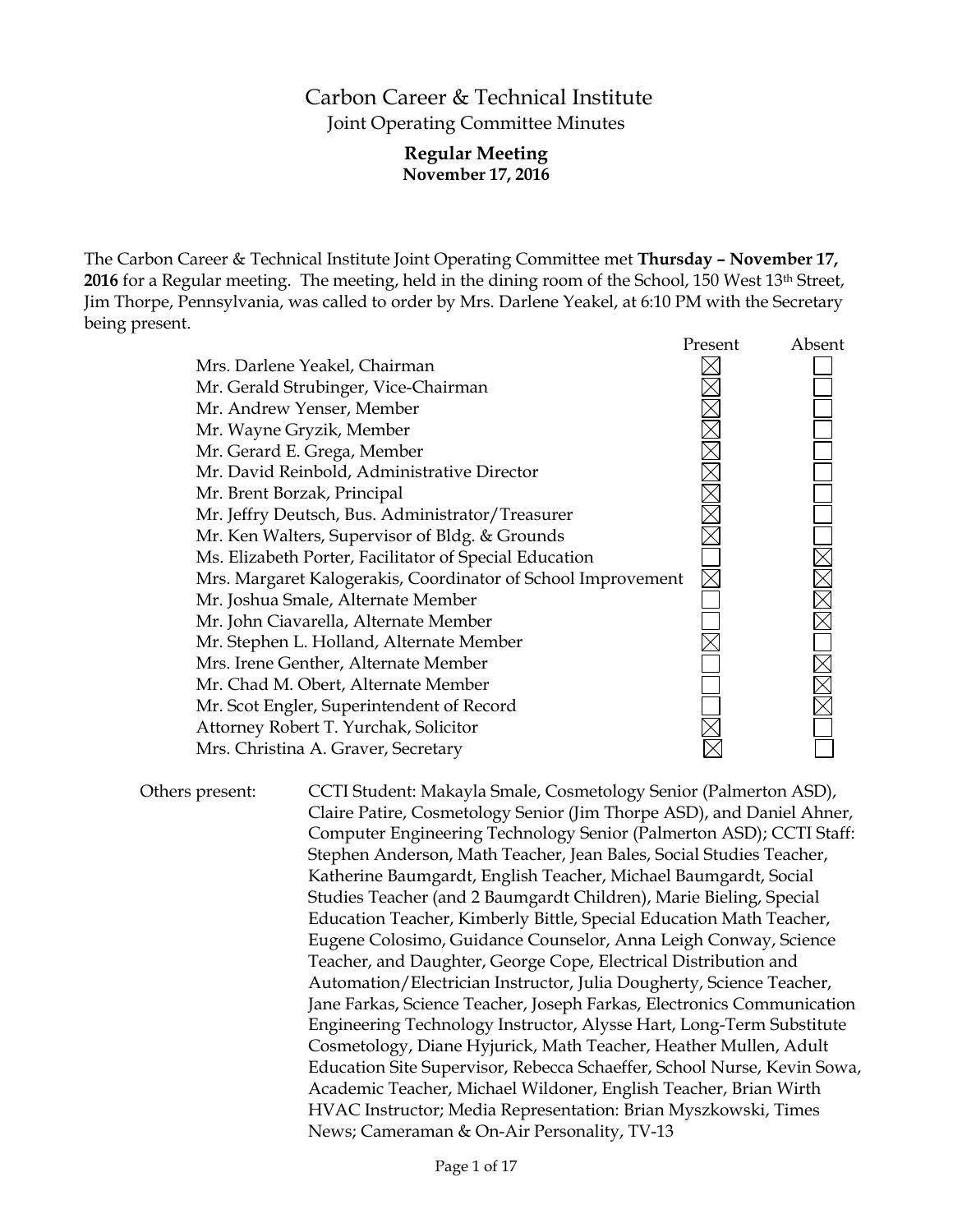The Committee met in Executive Session prior to the meeting to discuss personnel, litigation, and negotiation items.

## **Approval of Minutes**

A. MOTION by Mr. Strubinger, SECONDED by Mr. Gryzik to approve the Minutes of the October 19, 2016 Re-Scheduled Regular Meeting.

VOTE: YES - 5 NO - 0 ABSENT - 0 ABSTENTIONS - 0 Motion carried.

#### **Courtesy of the Floor to Visitors**

NONE

### **Approval of Treasurer's Reports (October 2016)**

A. MOTION by Mr. Yenser, SECONDED by Mr. Gryzik to approve the Treasurer's Report for October 2016 showing a final balance of \$6,492,828.33 in the General Fund, and \$62,665.08 in the Student Activities Account.

 $\times$ 

 $\boxtimes$ 

Mr. Strubinger - Jim Thorpe Mr. Yenser - Lehighton Mr. Gryzik - Panther Valley Mr. Grega - Weatherly Mrs. Yeakel - Palmerton



### **Approval of Payment of Bills**

A. MOTION by Mr. Yenser, SECONDED by Mr. Strubinger to approve Payment of Bills - General Fund and Other Accounts.

Mr. Strubinger - Jim Thorpe Mr. Yenser - Lehighton Mr. Gryzik - Panther Valley Mr. Grega - Weatherly Mrs. Yeakel - Palmerton

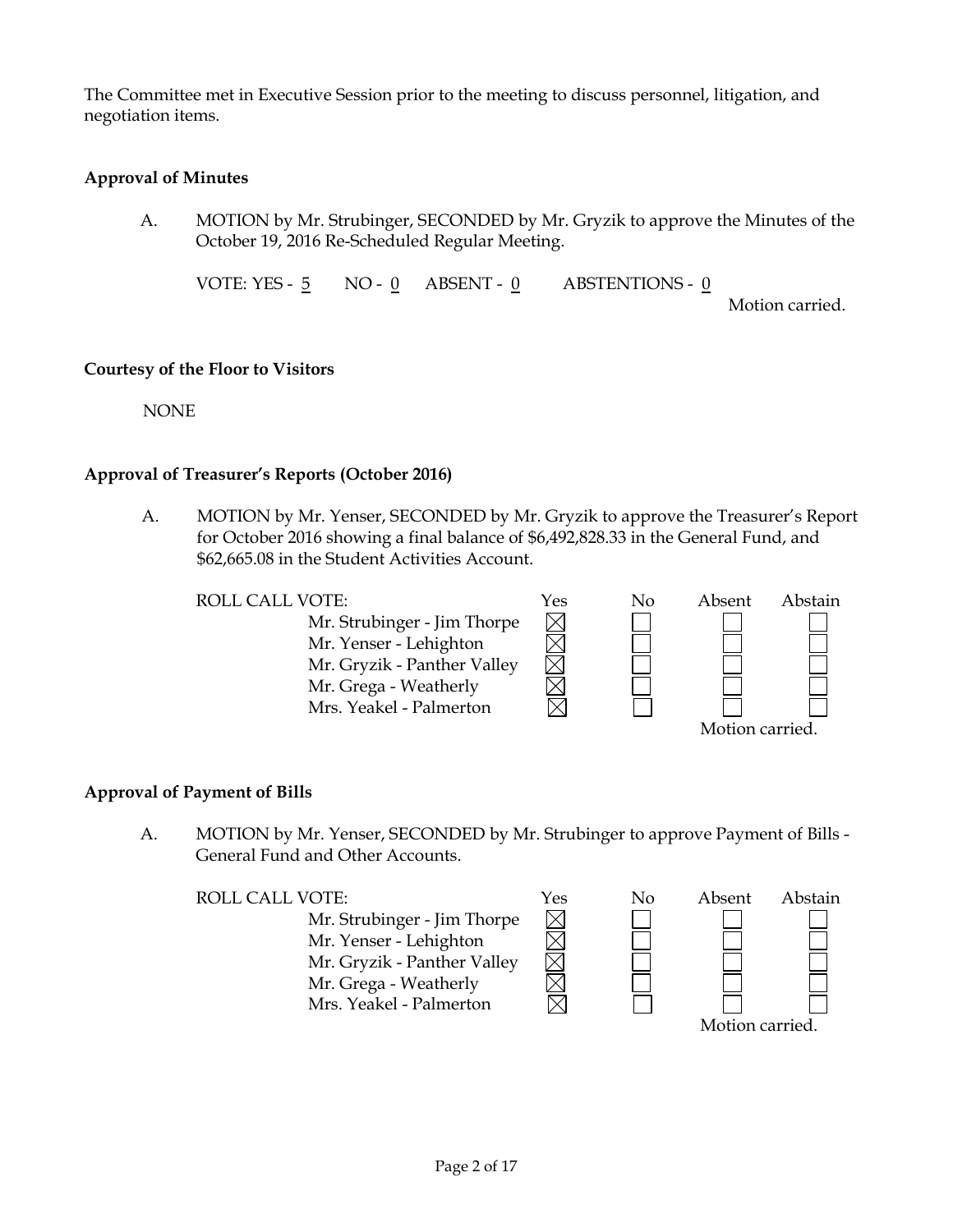## **Director's Report**

- A. Principal's Report Mr. Brent Borzak
	- a. The 2016-2017 school year has moved into the second marking period with 96 students achieving perfect attendance in marking period one!
	- b. PSATs were delivered at CCTI to fifty students.
	- c. Student Council has conducted Spirit Week, where students and staff participated in various school wide activities. Student Council are also busy collecting food for the needy.
	- d. The annual Veteran's Day presentation took place on November  $11<sup>th</sup>$  at CCTI.
	- e. Starting the week of November  $14<sup>th</sup>$ , CCTI has been presenting to the freshman of the sending districts, starting the kick off to the recruitment process.
	- f. CCTI course books have been sent out to all freshman parents of the sending schools.
	- g. Staff and students are prepping for the upcoming Keystone winter wave testing.
	- h. CCTI's SPP score is 91.2. I am proud of the dedication to excellence of all our staff and students and continual support of our JOC.
	- i. Cosmetology Up-date: Mr. Borzak introduced Ms. Alysse Hart, Long-Term Substitute, Cosmetology and students Makayla Smale, Cosmetology Senior (Palmerton ASD) and Claire Patire, Cosmetology Senior (Jim Thorpe ASD) who reported on the following:
		- Clinic (Thursday and Friday)
			- o Beneficial for community
			- o Discount services
			- o Meet new cosmetologist
			- o Beneficial for students
				- **Learn on people, not mannequins**
				- Get feedback
				- Learn to promote products
				- **Learn how to commutate**
				- **Learn proper client consultation**
				- **Learn time management**
				- **Learn how to work with different skin types/ hair types**
		- SkillsUSA
			- o 3 sending competitors
				- **Hair: Claire Patire (Senior, JTASD student)**
				- Esthetics: Makayla Smale (Senior, PASD student)
				- Nails: Aubree Everett (Senior, JTASD student)
		- Benefits
			- o Employers like it
			- o If advance, you get the opportunity to travel and meet others
			- o Time management
			- o Advancing skills
			- o College application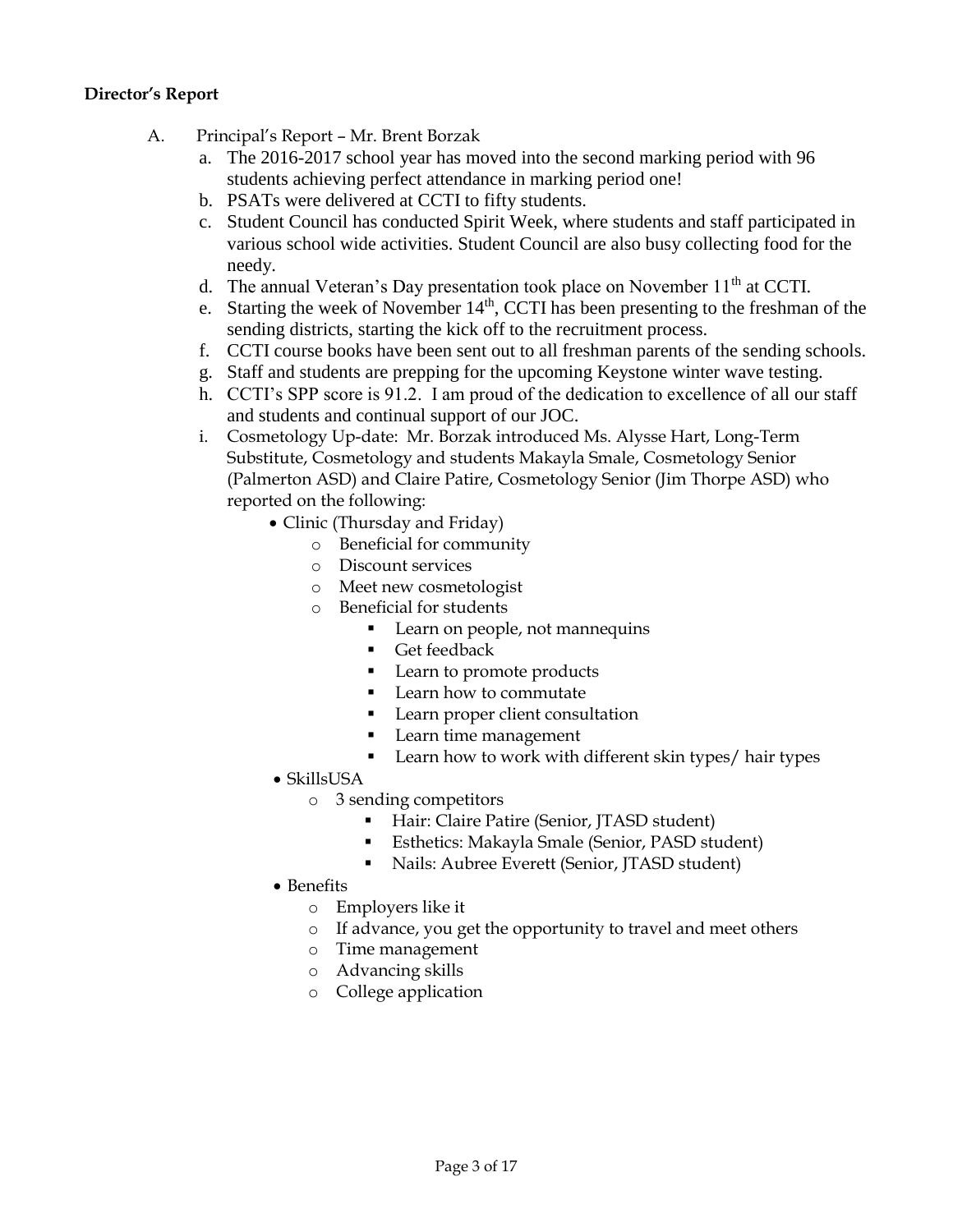j. Student Representative – Mrs. Margaret Kalogerakis, Student Council Major Advisor introduced student Daniel Ahner, Computer Engineering Technology Senior (Palmerton ASD) who reported on the following:

## **Aevidum Club**

- o Membership of approx. 50 students
- o Striving to enforce the "I've Got Your Back" message to our student body by placing paper hands around the building containing positive and encouraging messages on them
- o Bo Tkach foundation will again be conducting a training and information session for Aevidum on December 2nd at Lehighton Area High School for 10 students in our Aevidum club

## **HOSA (Health Occupations Students of America)**

Will hold a walk-a-thon on November 22<sup>nd</sup>. All proceeds to benefit the Bo Tkach foundation

## **Student Council**

- **Presently holding a food drive for the Thanksgiving Holiday.** As of now 5/6 boxes will be distributed to our students and local food banks
- o Asking each technical area to save or bring in aluminum pull tabs to be donated to the Shriners Hospital for Children
- $\circ$  Celebrated Decade week celebrating our 50<sup>th</sup> anniversary dressing each day with an outfit for the 60's, 70's, 80's, & 90's
- o Spirit week was in October dressing in different themes and ending with dress up for Halloween

## **Interact Rotary Club**

- o **S**aving for a water pasteurization indicator by selling Hot Apple Cider during lunch
- o Had a meet & greet this week with the Jim Thorpe Rotary members along with a luncheon meeting

## **DECA (Distributive Education Clubs of America)**

- o Has 52 student members this year
- o On Monday November 7, thirty-two (32) DECA members participated in the DECA day with 76ers.
	- Traveled to the King of Prussia Mall first, where students participated in a retailing assignment.
	- Visited high end stores such as Neiman Marcus and Gucci observing store layouts, pricing, merchandising techniques and the level of customer service being offered to customers.
	- **Participated in the career workshop sponsored by the DECA** 76'ers organization - Katie Scott, a senior in Marketing won the \$250.00 scholarship sponsored by the 76ers organization.
	- While waiting for the tour, the group had a tour of the Citizen Bank Park. Students were on the field, in the dugout, the locker room, press room, saw in the indoor batting cages and the private suites that are available to corporate sponsors. Citizens Bank Park is a museum to honor past Philadelphia Phillies players and other American League players.
	- The students enjoyed the game, even though the 76'ers lost.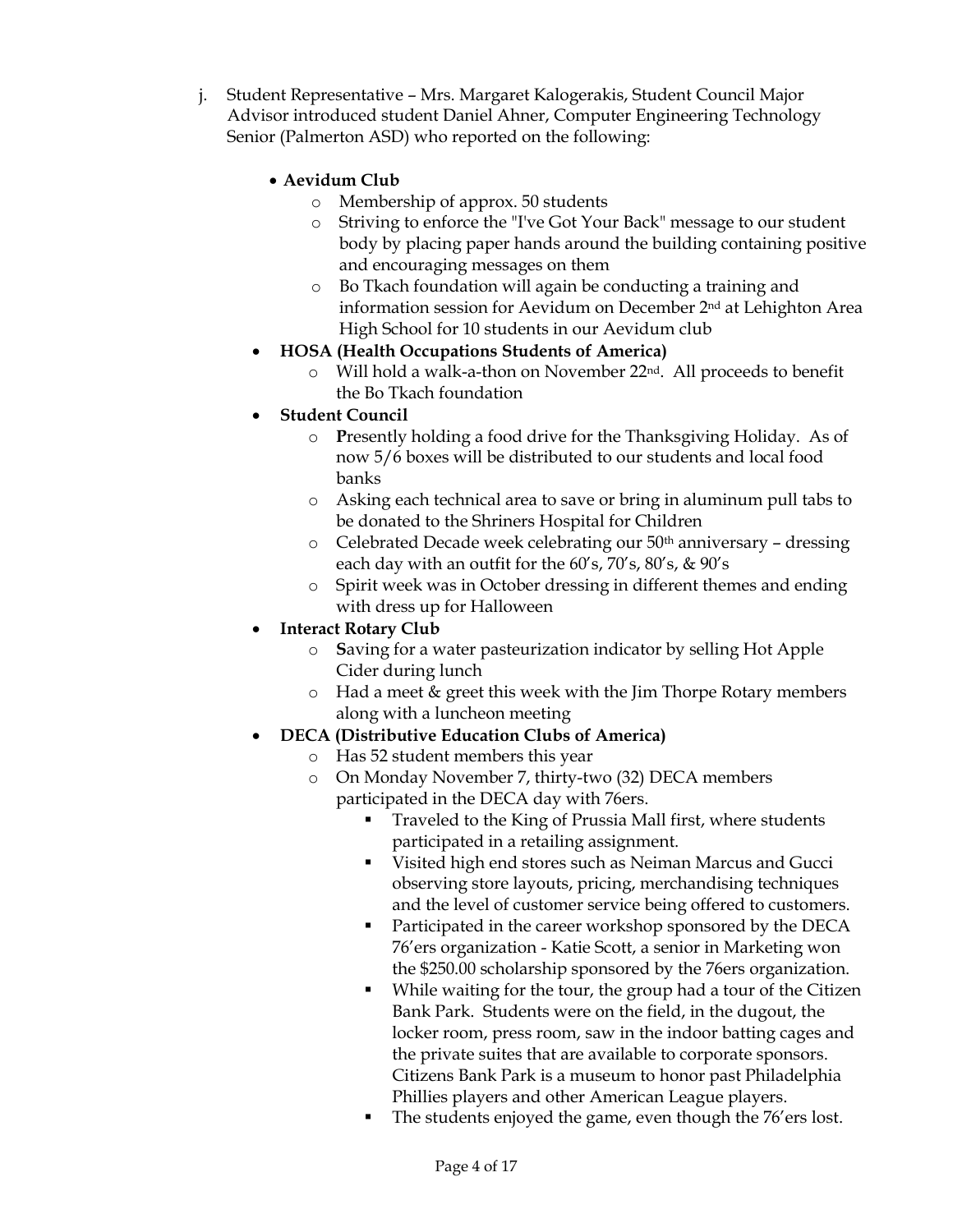- o Currently DECA members are preparing for our mock DECA competition on Tuesday, November 22, 2016 and our district competition on Thursday, December 8th.
- o Our chapter has completed two fundraisers for MDA the PA DECA state cause raising \$175.00.
- o Will be joining the Jim Thorpe Rotary for their shopping trip for the needy children of Jim Thorpe.

## **Senior Class**

- o Seniors have concluded the cap and gown ordering process.
- o After the holidays will begin planning the prom.
- o Seniors have also hosted two (2) successful fundraisers so far.
- **SADD (Students Against Destructive Decisions)** 
	- o Public Service PowerPoint run during lunch for everyone to see. Topics range from hand washing, prescription drugs, heroin etc.
	- o Clothing Drive throughout year we collect clothes and shoes for Operation School Wear
	- o Jeans for Troops raised \$105 for the GI Go Fund helping veterans
	- o In February the following programs are coming to CCTI thus far:
		- **Driving Simulators from LVH**
		- Teen Dating Violence
	- o Spring Clean Up April
- **SkillsUSA**
	- o Forty-two (42) students will be competing at district competition on three (3) separate dates - November  $30<sup>th</sup>$ , at Johnson College, December 7<sup>th</sup> at Wilkes Barre Area Technical School, and December 16<sup>th</sup> at Luzerne County Community College
- B. Adult Education Report Mrs. Heather Mullen, Adult Education Site Supervisor **Current Courses**

Welding – Sept 26 – 6 students Forklift – Need Instructor Intro. to Precision Machine –Sept 12 ServSafe Exam – Ongoing CPR/AED – December 20th Microsoft Excel – Independent Study - December PennDOT Safety Inspection Mechanic - Class III Exam December Certified Personal Trainer – Cancelled by WITS – No Instructor

## **Tentative Spring 2017 Course Offerings**

Certified Personal Trainer Forklift Welding DSLR Camera Workshops ServSafe Exam CPR/AED Microsoft Nurse Aide (December) Intermediate CNC Operations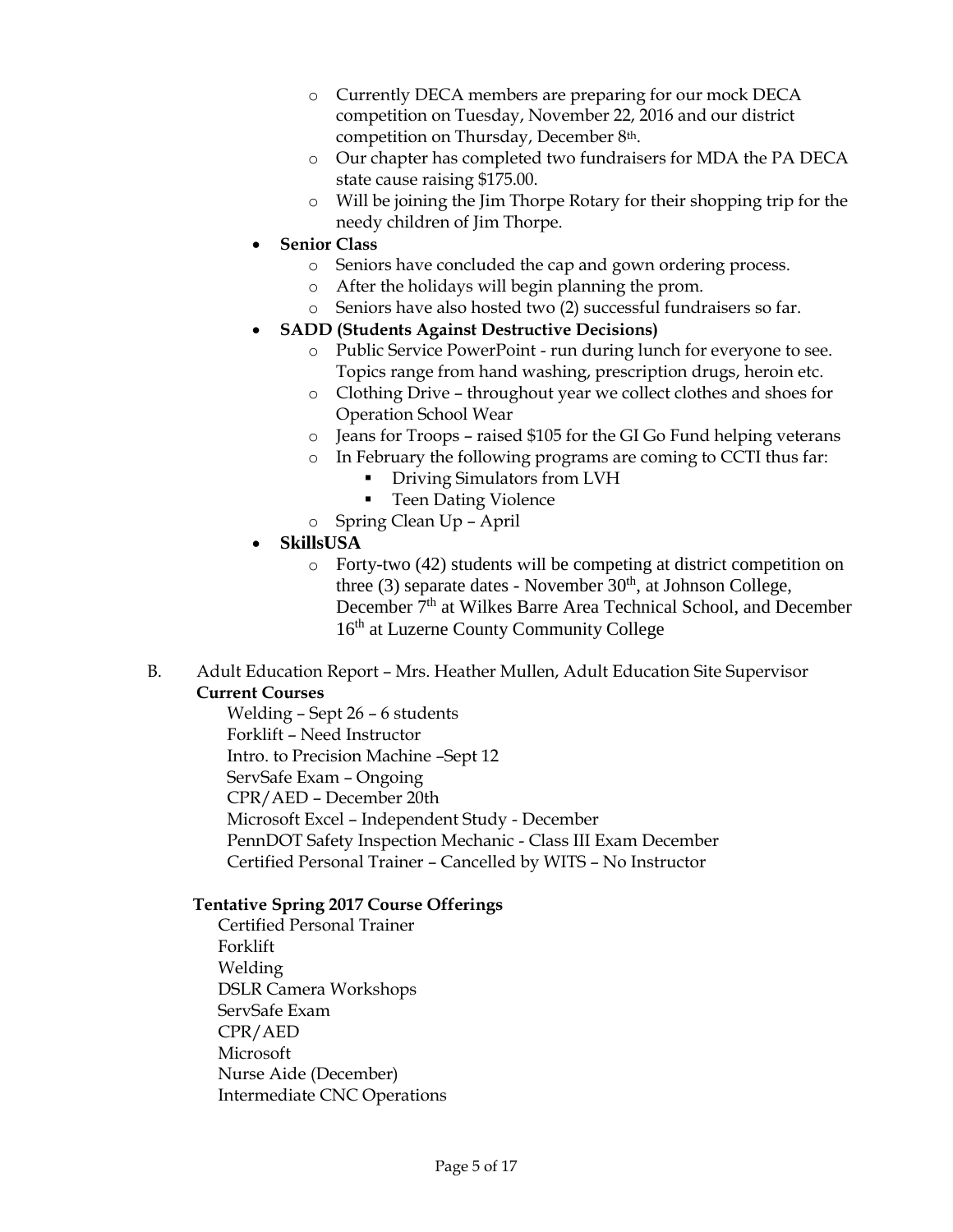## **LCCC Partnership**

- LCCC's PATH Grant supports the CNC and Precision Machining courses. It reduces the cost to the student from \$1,325.00 to \$249.00 – Current course for Fall: Intro to PMT – Spring will be Intermediate CNC
- Request for Professional Development Course at Kovatch Supervisory Leadership– Need instructor

## **Grant Report**

- Subcontractor with LCCC through PA Department of Ed Federal Literacy Grant to provide Secondary Diploma/College/Career Preparation instruction to 44 individuals for 2016/2017.
- The program provides FREE support for those that wish to test for the GED, prepare for college entrance, or brush up on skills for employment.
- Approximately 24 active students
- Course offerings include day and evening courses in Jim Thorpe or Lehighton, and distance learning options.
- Orientations are held at both Lehighton HS and CCTI throughout the year. Next Orientation is Dec 7th.

### **Outreach and Program Development Report**

- Nurse Aide Submitted Application and received Approval Early November. 1st class scheduled to start in December
- Curriculum selected as best practice.
- Program will be FREE or Reimbursable for most students.

### **Employment Opportunities**

Carbon Career & Technical Institute is developing a pool of potential instructors for technical, business, and personal interest programs in the Adult Education Department.

### **Current Openings:**

Professional Development - Supervisory Leadership Forklift - Powered Industrial Truck Enrollment Generalist (GED)

- C. Buildings & Grounds Report Mr. Ken Walters, Supervisor of Buildings & Grounds
	- a. Mr. Walters reported that all is going well with operations and maintenance of the school. We have recently passed the 5-year mark from the building project ending some existing warranties. Recently had HVAC system reviewed with all systems running well.
	- b. With some storage needs coming up, the carpentry students are working on a 20'  $\times$ 24' shed for the maintenance department
	- c. All equipment is serviced and ready for the winter months.
- D. Business Administrator's Report Mr. Jeffry P. Deutsch
	- a. The Annual Financial Report (PDE form 2057) for 2015-2016 was filed timely with PDE
	- b. Three (3) audits ending June 30, 2016 (General Fund, Authority, Foundation) are on the agenda for approval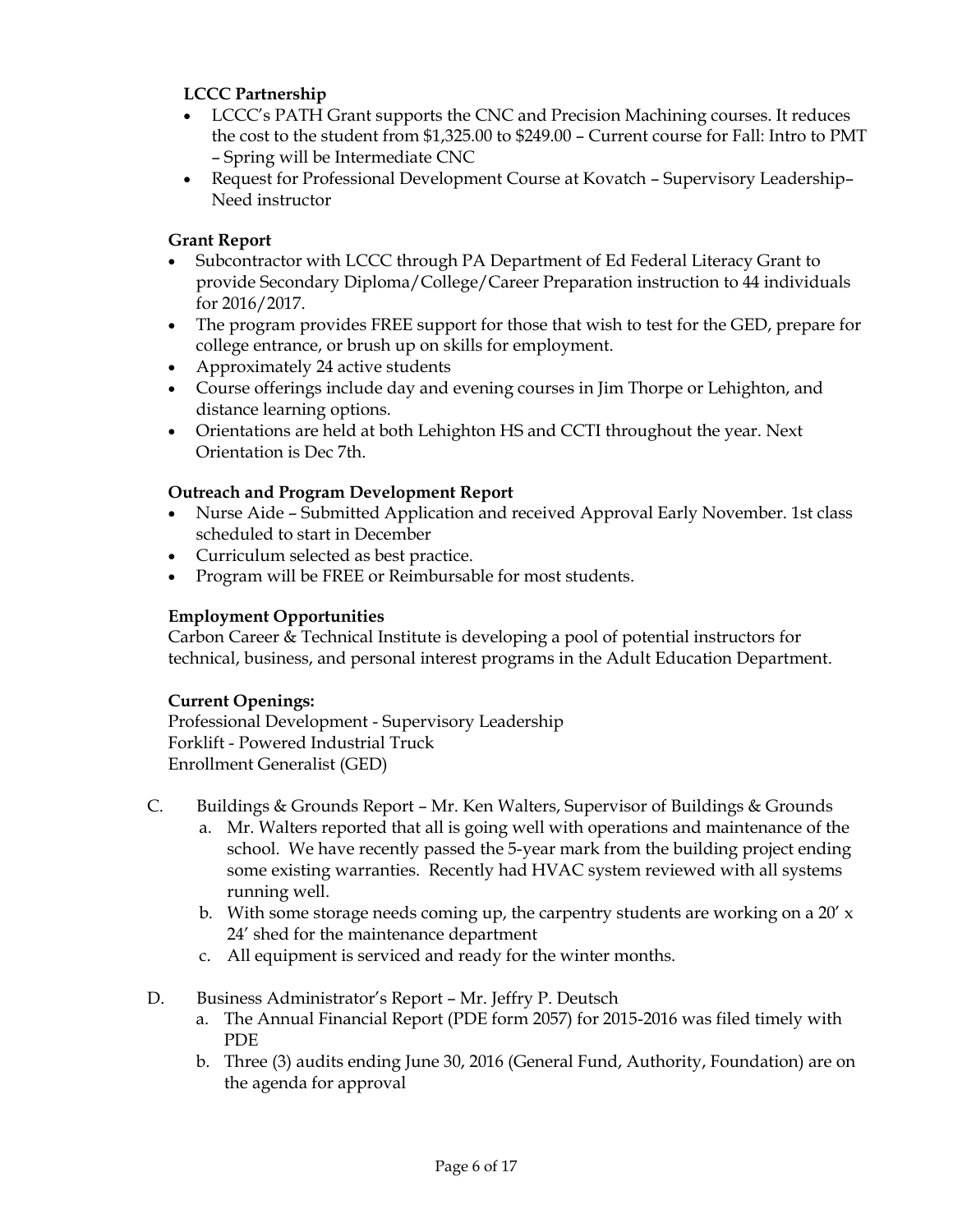#### **Items of Business**

#### *Personnel*

#### **Salary Adjustments Approved**

A. MOTION by Mr. Yenser, SECONDED by Mr. Strubinger on the recommendation of the Administrative Director, that the 2016-2017 salary for the following individuals be adjusted as indicated as provided in the existing Agreement between the Carbon Career & Technical Institute Joint Operating Committee and the Carbon Career & Technical Institute Education Association:

> Stephanie Barto, Marketing/Distributive Education Instructor \$65,475 – 2016-2017 Salary + 500 – Longevity Increase (20 years) \$65,975 – Adjusted 2016-2017 Salary

Kimberly Bittle, Special Education Math Teacher \$37,700 – 2016-2017 Salary + 600 – Master/M. EQU \$38,300 – Adjusted 2016-2017 Salary

Anna Leigh Conway, Science Teacher \$47,102 – 2016-2017 Salary + 600 – Master/M. EQU +15 \$47,702 – Adjusted 2016-2017 Salary

Karoline Vavra, Physical Education/Health Teacher \$36,700 – 2016-2017 Salary + 600 – Master/M. EQU \$37,300 – Adjusted 2016-2017 Salary

Mr. Strubinger - Jim Thorpe Mr. Yenser - Lehighton Mr. Gryzik - Panther Valley Mr. Grega - Weatherly Mrs. Yeakel - Palmerton

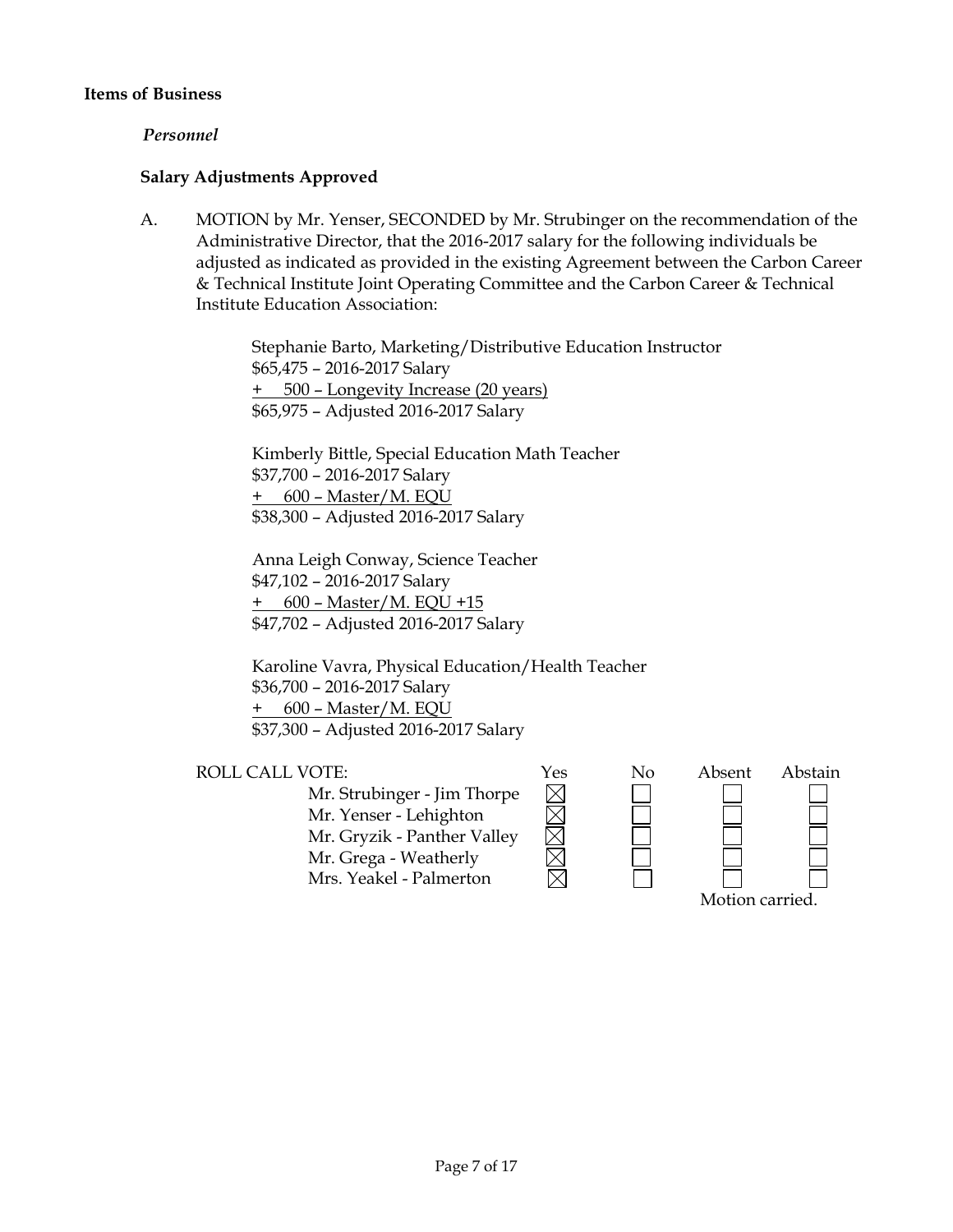### **Category C Substitute Teacher Approved**

B. MOTION by Mr. Yenser, SECONDED by Mr. Gryzik on the recommendation of the Administrative Director, to approve William R. Bravo as a Category C (long-term) substitute teacher (Graphic Design), effective on or about November 18, 2016 through the end of Semester II of the 2016-2017 school year at a pro-rated salary of \$36,700, as per the current CCTI Education Association Agreement.



### **Family Medical Leave Approved**

C. MOTION by Mr. Strubinger, SECONDED by Mr. Gryzik on the recommendation of the Administrative Director, to approve approximately twelve (12) weeks of Family Medical Leave, effective on or about February 1, 2017 ending on or about January 31, 2018 for employee #0009606.

Note: The employee will not be using any paid sick days during FMLA leave.

VOTE: YES - 5 NO - 0 ABSENT - 0 ABSTENTIONS - 0 Motion carried.

### *Education*

### **Homebound Instruction Approved**

A. MOTION by Mr. Yenser, SECONDED by Mr. Gryzik on the recommendation of the Administrative Director and the Principal that homebound instruction be approved for student #10282 for up to five (5) hours per week for a period of six (6) weeks beginning November 28, 2016.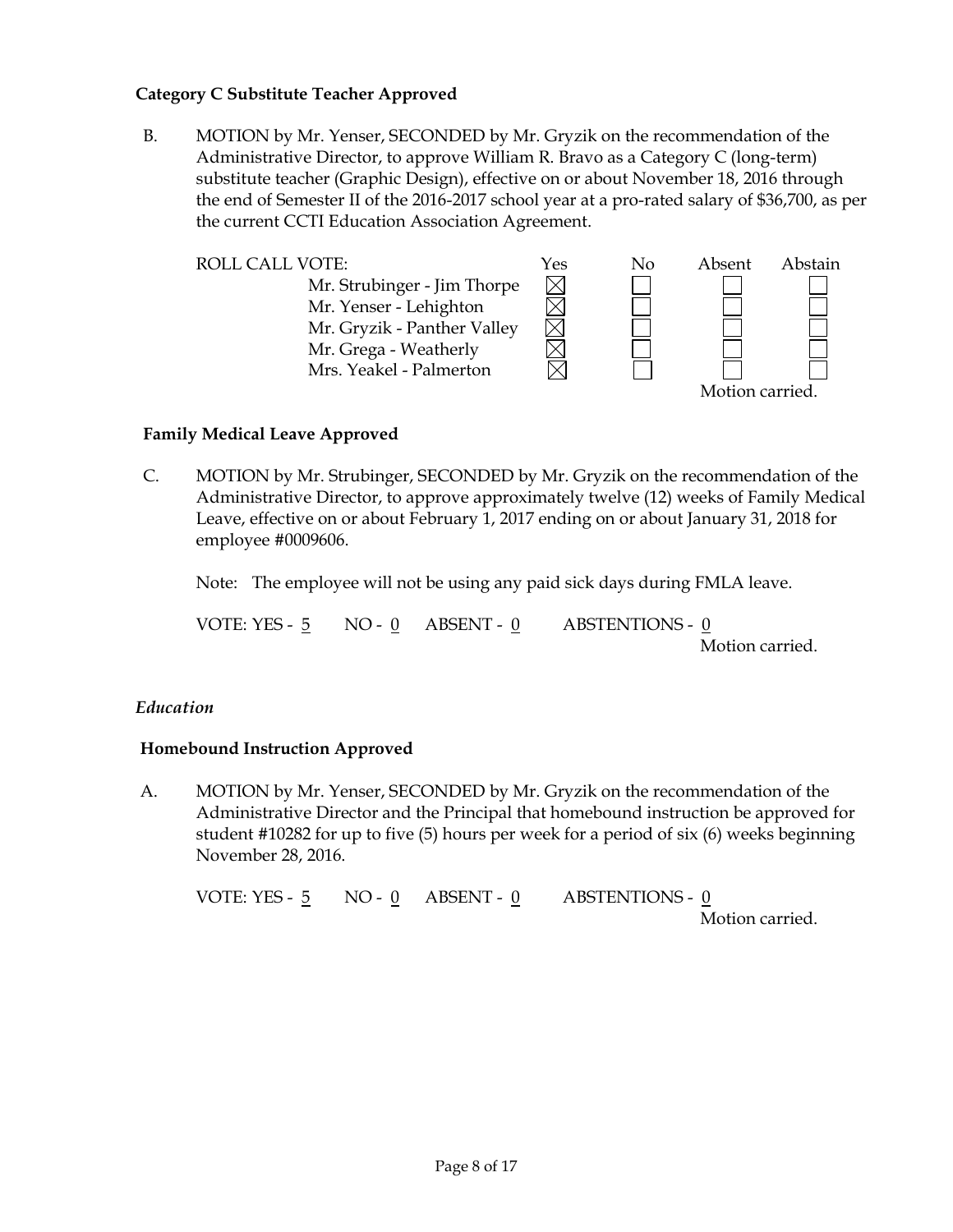### **SkillsUSA District Competition Attendance Approved**

B. MOTION by Mr. Gryzik, SECONDED by Mr. Yenser on the recommendation of the Administrative Director that forty-two (42) CCTI students attend SkillsUSA District Competition. The competition will be held on November 30, 2016 at Johnson College, Scranton, PA, December 7, 2016 at Wilkes-Barre Area Career and Technical Center, Plains Township, PA, and December 16, 2016 at Luzerne County Community College, Nanticoke, PA (students will participate on the date/at the location determined by their specific competition).

Note: This competition is at no cost to the CCTI JOC.

ROLL CALL VOTE:  $Y$ es No Absent Abstain Mr. Strubinger - Jim Thorpe  $\boxtimes$ Mr. Yenser - Lehighton Mr. Gryzik - Panther Valley Mr. Grega - Weatherly Mrs. Yeakel - Palmerton Motion carried.

## **SkillsUSA District Competition Chaperones Approved**

C. MOTION by Mr. Yenser, SECONDED by Mr. Strubinger on the recommendation of the Administrative Director that Mr. Kevin Kuehner, SkillsUSA Major Advisor, Mrs. Tammy Marshall, SkillsUSA Assistant Advisor, and Mr. Jeremy Pease, SkillsUSA Assistant Advisor be approved as chaperones and attend the SkillsUSA District Competition at Johnson College on November 30, 2016, Wilkes-Barre Area Career and Technical Center on December 7, 2016, and Luzerne County Community College on December 16, 2016, as needed.

VOTE: YES -  $\frac{5}{9}$  NO -  $\frac{0}{9}$  ABSENT -  $\frac{0}{9}$  ABSTENTIONS -  $\frac{0}{9}$ Motion carried.

## **DECA District Competition Attendance Approved**

D. MOTION by Mr. Gryzik, SECONDED by Mr. Strubinger on the recommendation of the Administrative Director that fifty (50) CCTI students attend DECA District Competition at Jim Thorpe Memorial Hall, December 8, 2016 in Jim Thorpe, PA at a cost of \$1,175.00, to help defer student and chaperone/competition assistant costs.

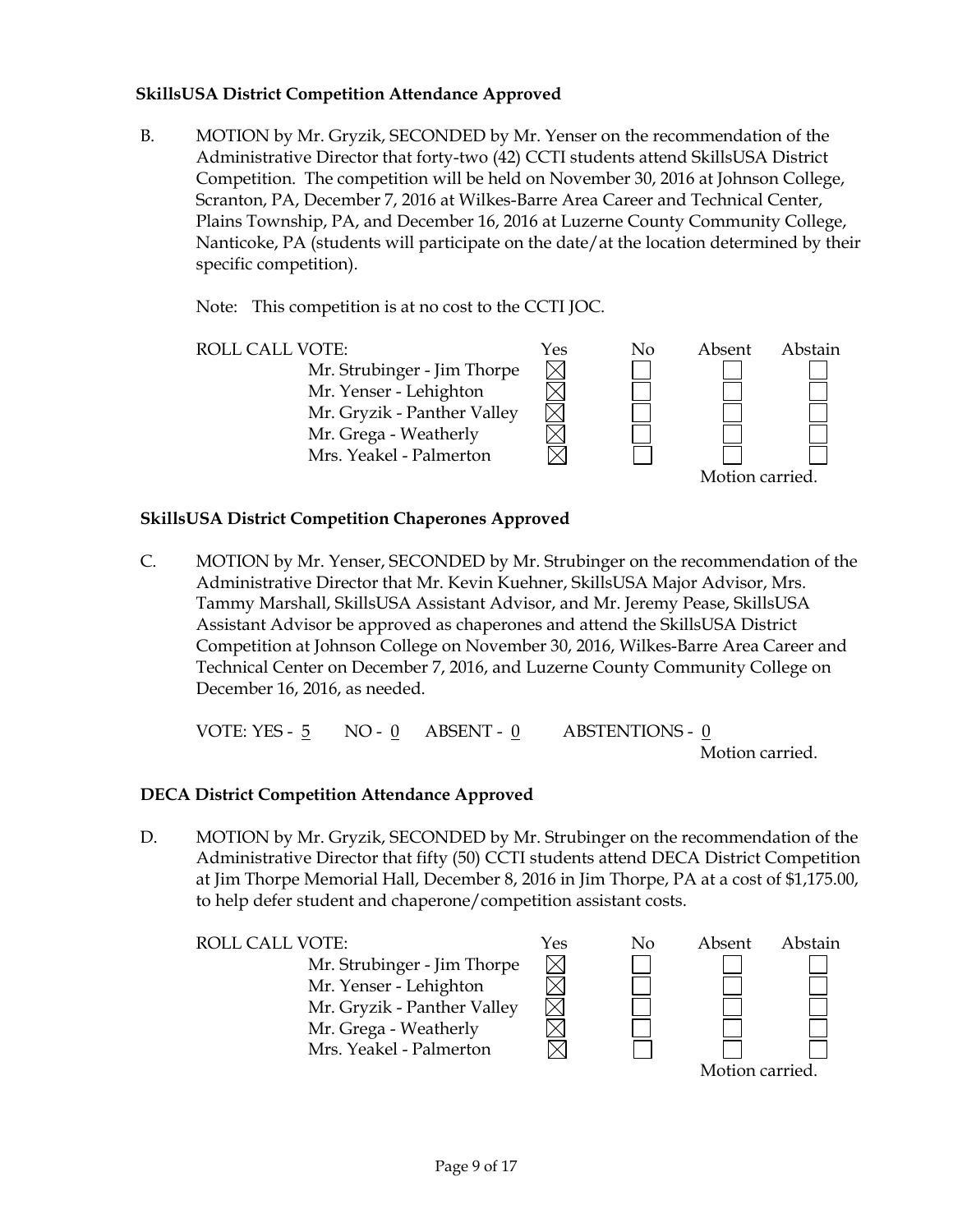## **DECA District Competition Chaperones Approved**

E. MOTION by Mr. Strubinger, SECONDED by Mr. Gryzik on the recommendation of the Administrative Director that Mrs. Stephanie Barto, DECA Major Advisor, Mrs. Sandi Kohutka, Instructional Aide, Mr. Scott Bartholomew, Special Education Teacher and two (2) previously approved adult chaperones be approved as chaperones/competition assistants and attend the DECA District Competition at Jim Thorpe Memorial Hall, December 8, 2016 in Jim Thorpe, PA.

VOTE: YES - 5 NO - 0 ABSENT - 0 ABSTENTIONS - 0

Motion carried.

## **HOSA State Leadership Conference Attendance Approved**

F. MOTION by Mr. Yenser, SECONDED by Mr. Gryzik on the recommendation of the Administrative Director that twenty-two (22) CCTI Health/Medical students attend the HOSA State Leadership Conference at the Lancaster Host Resort and Conference Center, March 8 - 10, 2017 in Lancaster, PA and one (1) CCTI Health/Medical student attend March 5-10 (HOSA State Officer) at a total cost of \$5,000, to help defer registration, transportation and lodging expenses.

Note: HOSA students will each contribute up to \$125 toward conference expenses.

ROLL CALL VOTE:<br>
Mr. Strubinger - Jim Thorpe<br>
Mr. Yenser - Lehighton<br>  $\boxtimes$ Mr. Strubinger - Jim Thorpe Mr. Yenser - Lehighton Mr. Gryzik - Panther Valley Mr. Grega - Weatherly Mrs. Yeakel - Palmerton Motion carried.

### **HOSA State Leadership Chaperones Approved**

G. MOTION by Mr. Strubinger, SECONDED by Mr. Yenser on the recommendation of the Administrative Director that Mrs. Michele Dominic, HOSA Major Advisor and Mr. Scott Bartholomew, Special Education Teacher be approved as chaperones for the HOSA State Leadership Conference at the Lancaster Host Resort and Conference Center, March 8 - 10, 2017 (Mrs. Dominic will attend with State Officer, March 5-10) in Lancaster, PA at a cost of \$1,000.00 for registration, transportation, and lodging expenses.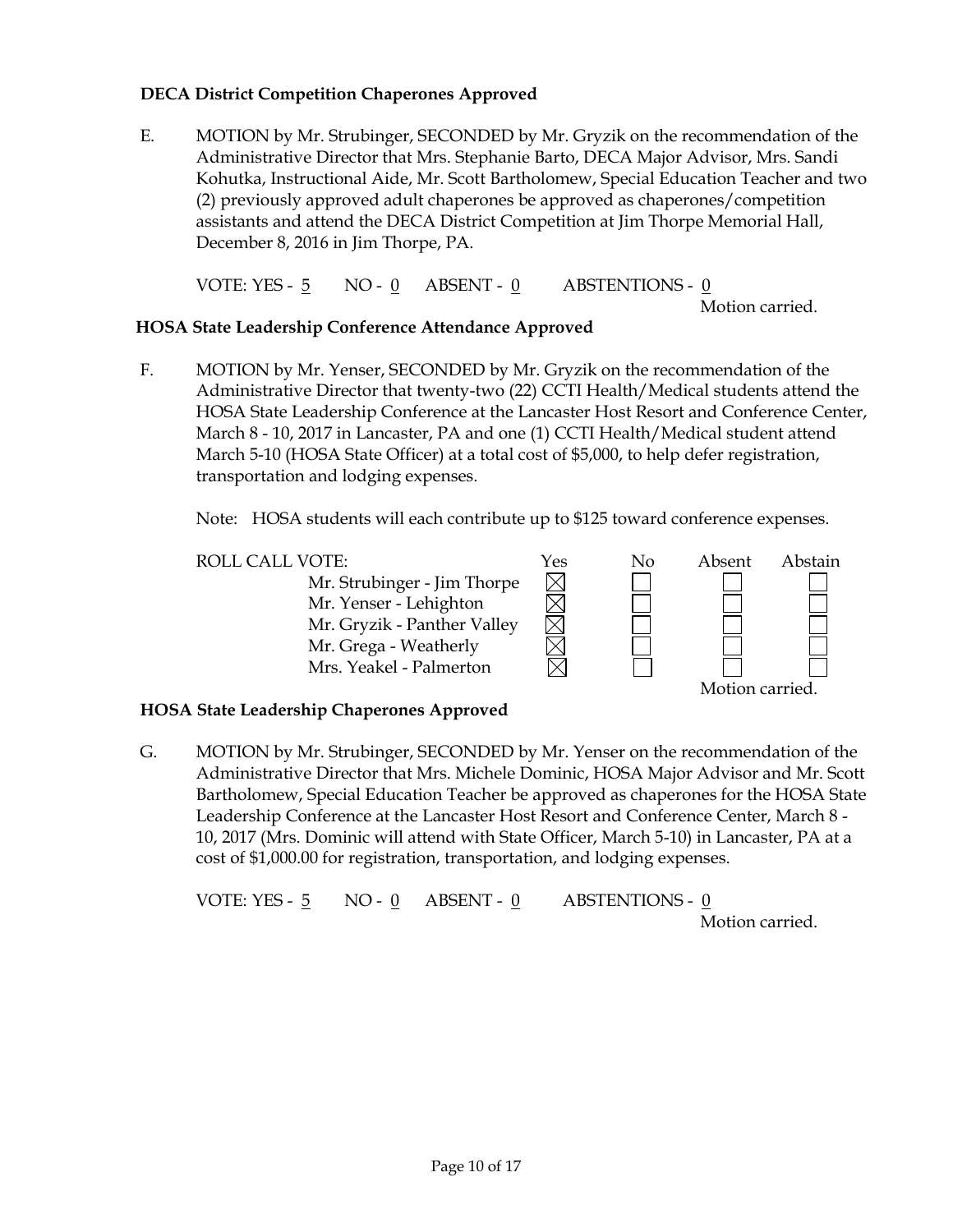### **Cosmetology Field Trip Approved**

- H. MOTION by Mr. Yenser, SECONDED by Mr. Strubinger on the recommendation of the Administrative Director that thirty-five (35) CCTI Cosmetology students attend the IBS (International Beauty Show) New York Hair Show March 14, 2017 at the Jacob Javits Center, New York, New York at a cost of \$2,890 to cover ticket and transportation expenses.
	- Note: Expenses for the trip are included in the 2016-2017 General Fund budget and student fundraisers.

| <b>ROLL CALL VOTE:</b>      | Yes | No | Absent | Abstain |
|-----------------------------|-----|----|--------|---------|
| Mr. Strubinger - Jim Thorpe |     |    |        |         |
| Mr. Yenser - Lehighton      |     |    |        |         |
| Mr. Gryzik - Panther Valley |     |    |        |         |
| Mr. Grega - Weatherly       |     |    |        |         |
| Mrs. Yeakel - Palmerton     |     |    |        |         |

#### Motion carried.

### **Cosmetology Field Trip Chaperones Approved**

I. MOTION by Mr. Yenser, SECONDED by Mr. Gryzik on the recommendation of the Administrative Director that Mrs. Lisa Walck, Cosmetology Instructor, Mrs. Alysse Hart, Long-Term Substitute Teacher (Cosmetology), Mrs. Tammy Marshall, Cosmetology Instructional Aide, and one (1) approved chaperone, chaperone thirty-five (35) CCTI Cosmetology students attending the IBS (International Beauty Show) New York Hair Show March 14, 2017 at the Jacob Javits Center, New York, New York.

VOTE: YES - 5 NO - 0 ABSENT - 0 ABSTENTIONS - 0

Motion carried.

### **Hugh O'Brian Youth Leadership Program Attendance Approved**

J. MOTION by Mr. Yenser, SECONDED by Mr. Strubinger, on the recommendation of the Administrative Director that two (2) CCTI students attend the Hugh O'Brian Youth Leadership Program (HOBY) May 18-21, 2017 at a location to be determined at a cost not to exceed \$600 for both students to defer the cost of registration, meals, and lodging.

| ROLL CALL VOTE:                                       | Yes | No | Absent | Abstain |
|-------------------------------------------------------|-----|----|--------|---------|
| Mr. Strubinger - Jim Thorpe<br>Mr. Yenser - Lehighton |     |    |        |         |
| Mr. Gryzik - Panther Valley                           |     |    |        |         |
| Mr. Grega - Weatherly                                 |     |    |        |         |
| Mrs. Yeakel - Palmerton                               |     |    |        |         |

Motion carried.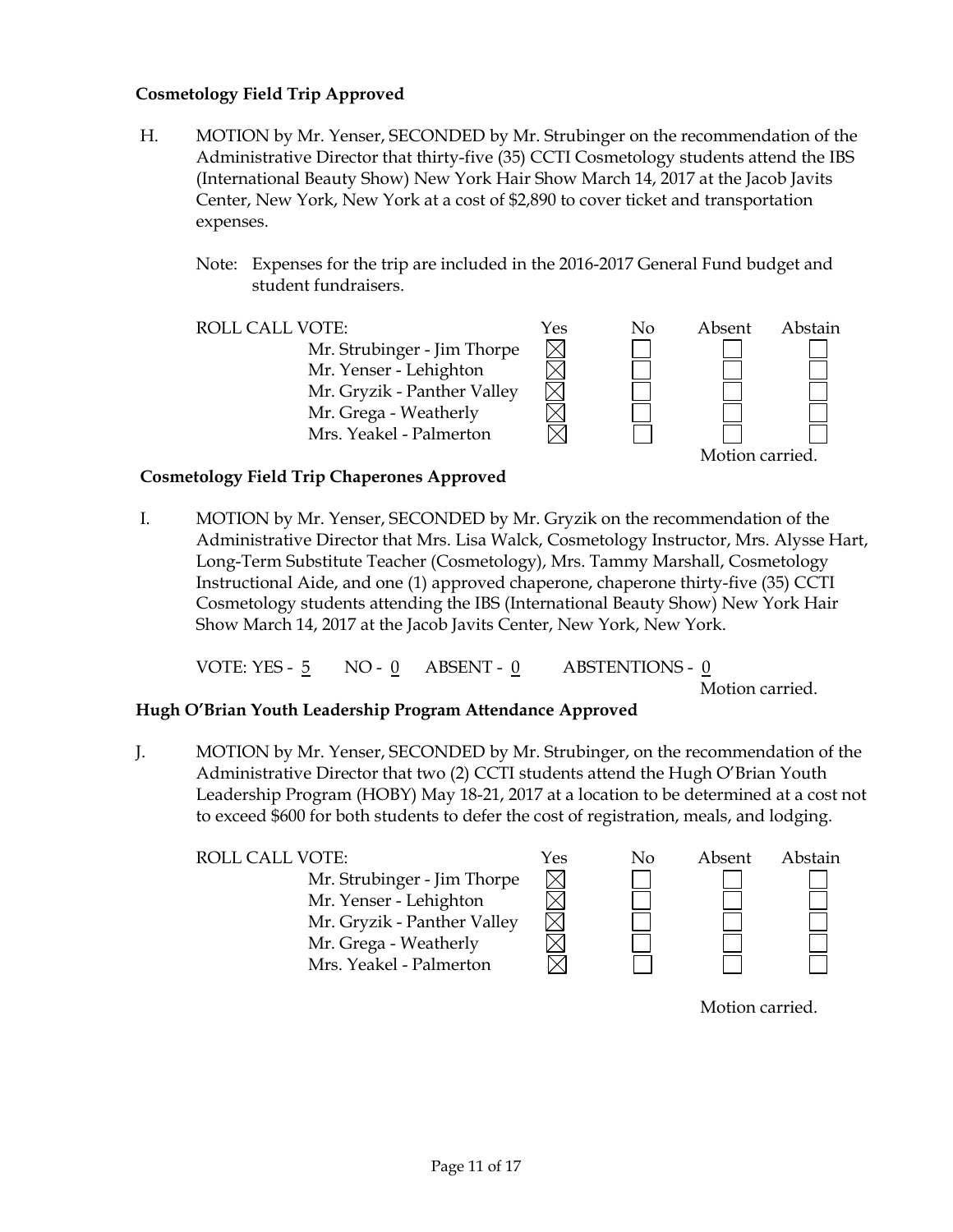#### **Agreements of Affiliation Approved**

K. MOTION by Mr. Yenser, SECONDED by Mr. Strubinger, on the recommendation of the Administrative Director, that the previously approved Agreements of Affiliation between the Carbon Career & Technical Institute Medical and Health Assistant/ Certified Nurse Aide Program and the entities listed below, be up-dated and executed for the 2016-2017 school year, as presented:

> Mahoning Valley Nursing and Rehabilitation Center, Lehighton, PA Blue Mountain Health Systems/Gnaden Huetten Memorial Hospital and The Summit, Palmerton/Lehighton, PA Office of Dr. Jayendra Patel, Jim Thorpe, PA Heritage Hill Senior Community, Weatherly, PA The Village at Palmerton, Palmerton, PA Guardian Eldercare DBA Weatherwood Nursing Home & Rehabilitation Center Switchback Medical Center, Jim Thorpe, PA

Note: The up-dated agreements will include the statement "the student and faculty will abide by existing laws, rules, policies, procedures and regulations of the facility and all applicable federal, state and local laws," as required by the Centers for Medicare & Medicaid Services, Department of Health and Human Services.

VOTE: YES -  $\frac{5}{9}$  NO -  $\frac{0}{9}$  ABSENT -  $\frac{0}{9}$  ABSTENTIONS -  $\frac{0}{9}$ Motion carried.

### **Agreements of Affiliation Approved**

L. MOTION by Mr. Gryzik, SECONDED by Mr. Yenser, on the recommendation of the Administrative Director, that the Agreements of Affiliation between the Carbon Career & Technical Institute Adult Education Certified Nurse Aide Program and the entities listed below, be approved and executed for the 2016-2017 school year, as presented:

> Mahoning Valley Nursing and Rehabilitation Center The Summit

VOTE: YES - 5 NO - 0 ABSENT - 0 ABSTENTIONS - 0 Motion carried.

#### **Homebound Instruction Approved**

M. MOTION by Mr. Gryzik, SECONDED by Mr. Strubinger on the recommendation of the Administrative Director and the Principal that homebound instruction be approved for student #10412 for up to five (5) hours per week beginning December 9, 2016 through January 2, 2017.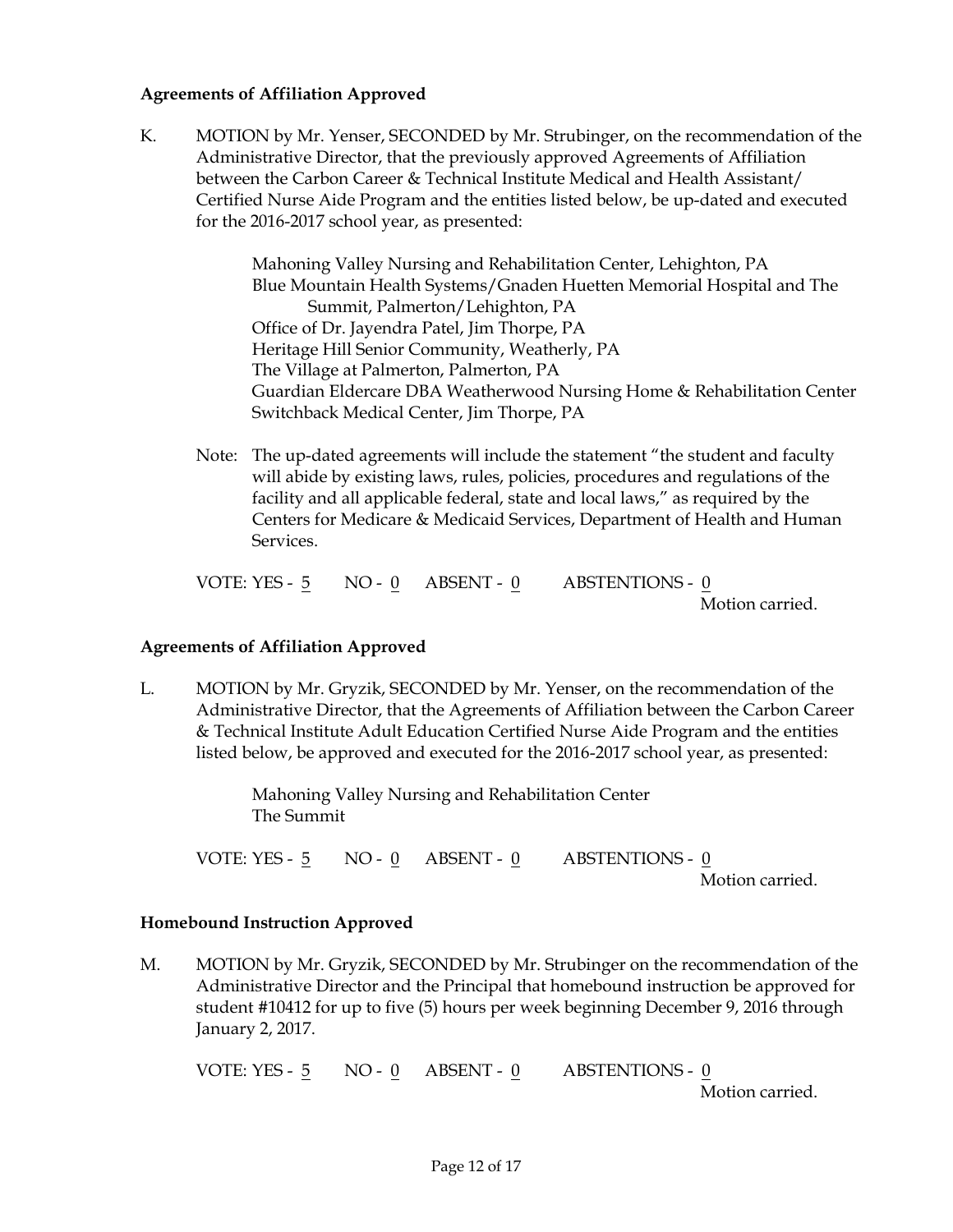## *Budget & Finance*

MOTION by Mr. Gryzik, SECONDED by Mr. Yenser that the following be approved:

## **CCTI General Fund Audit Report Accepted**

A. on the recommendation of the Administrative Director and the Business Administrator that the Audit Report for the Carbon Career & Technical Institute submitted by Kirk, Summa & Company (East Stroudsburg, PA) for the Fiscal Year ending June 30, 2016 be accepted, as presented.

Note: No findings for the 2015-2016 General Fund Audit.

### **CCVATS Authority Audit Report Accepted**

B. on the recommendation of the Administrative Director and the Business Administrator that the Audit Report for the Carbon County Area Vocational-Technical School Authority submitted by Kirk, Summa & Company (East Stroudsburg, PA) for the Fiscal Year ending June 30, 2016, be accepted as presented.

Note: No findings for the 2015-2016 Authority Audit.

## **CCAVTS Foundation Audit Report Accepted**

C. on the recommendation of the Administrative Director and the Business Administrator that the Audit Report for the Carbon County Area Vocational-Technical School Foundation submitted by Kirk, Summa & Company (East Stroudsburg, PA) for the Fiscal Year ending June 30, 2016, be accepted as presented.

Note: No findings for the 2015-2016 Foundation Audit.

### **Transfer of Funds Approved**

D. on the recommendation of the Administrative Director, to approve the transfer of \$4,000 from the General Fund to the Yearbook Activities Account as per the 2016-2017 approved CCTI budget.

Note: This expenditure was properly budgeted.

### **Transfer of Funds Approved**

E. on the recommendation of the Administrative Director, to approve the transfer of \$1,000 from the General Fund to the National Technical Honor Society Account as per the 2016- 2017 approved CCTI budget.

Note: This expenditure was properly budgeted.

| VOTE: YES - 5 NO - 0 ABSENT - 0 |  | ABSTENTIONS - 0  |
|---------------------------------|--|------------------|
|                                 |  | Motions carried. |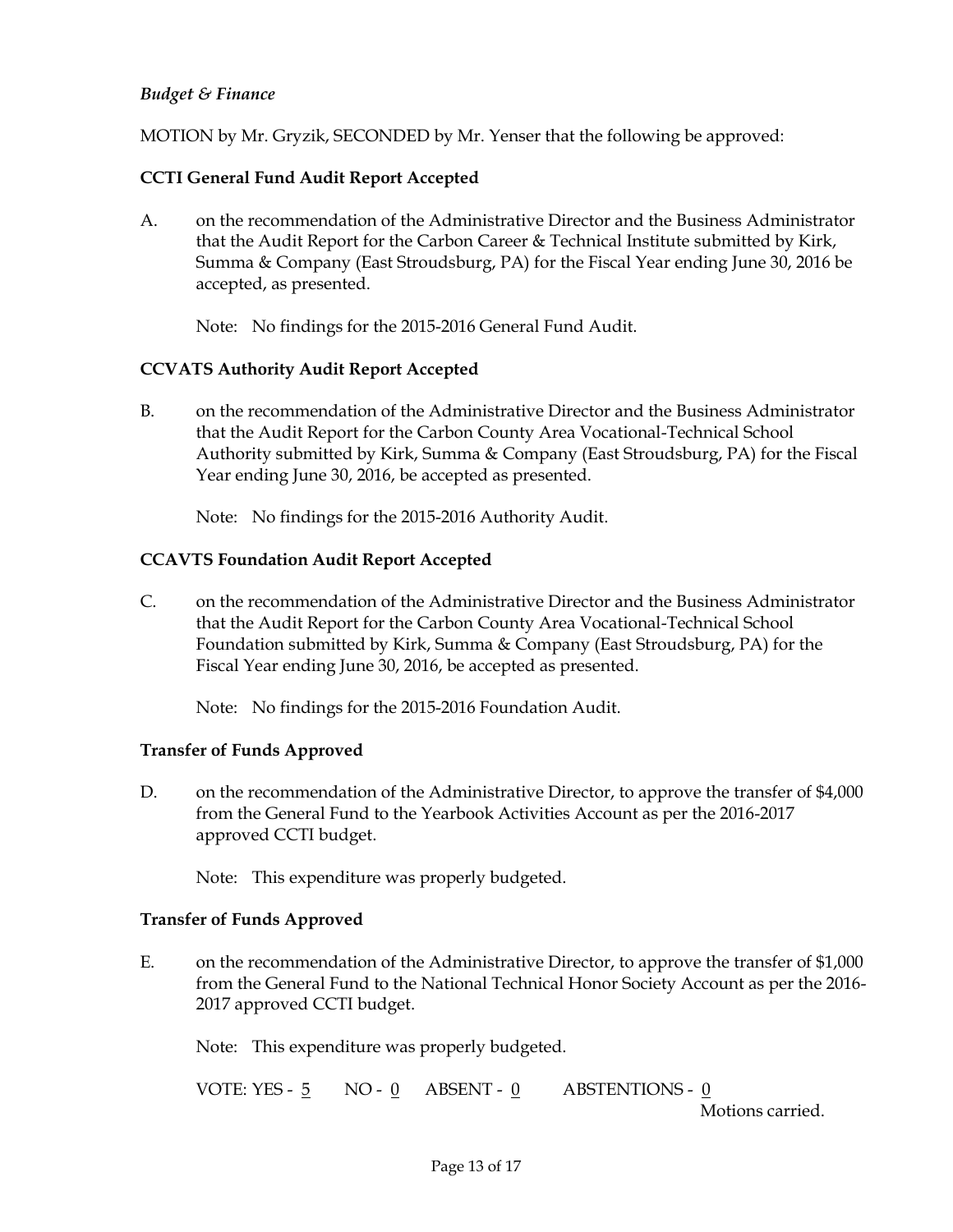NONE

### *Administrative*

### **Position Description Approved**

A. MOTION by Mr. Yenser, SECONDED by Mr. Strubinger on the recommendation of the Administrative Director that the Adult Education Site Supervisor position description be approved, as presented.

VOTE: YES - 5 NO - 0 ABSENT - 0 ABSTENTIONS - 0 Motion carried.

### **Entrance into Agreement Approved**

B. MOTION by Mr. Strubinger, SECONDED by Mr. Gryzik on the recommendation of the Administrative Director and the Adult Education Site Supervisor to enter into a Federal Literacy GED Instruction Agreement with Lehigh Carbon Community College, as presented.

Note: This is at no cost to the CCTI.

| <b>ROLL CALL VOTE:</b>      | Yes | No | Absent         | Abstain |
|-----------------------------|-----|----|----------------|---------|
| Mr. Strubinger - Jim Thorpe |     |    |                |         |
| Mr. Yenser - Lehighton      |     |    |                |         |
| Mr. Gryzik - Panther Valley |     |    |                |         |
| Mr. Grega - Weatherly       |     |    |                |         |
| Mrs. Yeakel - Palmerton     |     |    |                |         |
|                             |     |    | Motion carried |         |

### **CCTI Adult Education Student Nurse Aide Handbook Approved**

C. MOTION by Mr. Yenser, SECONDED by Mr. Gryzik on the recommendation of the Administrative Director and the Adult Education Site Supervisor to approve the CCTI Adult Education Student Nurse Aide handbook, as presented.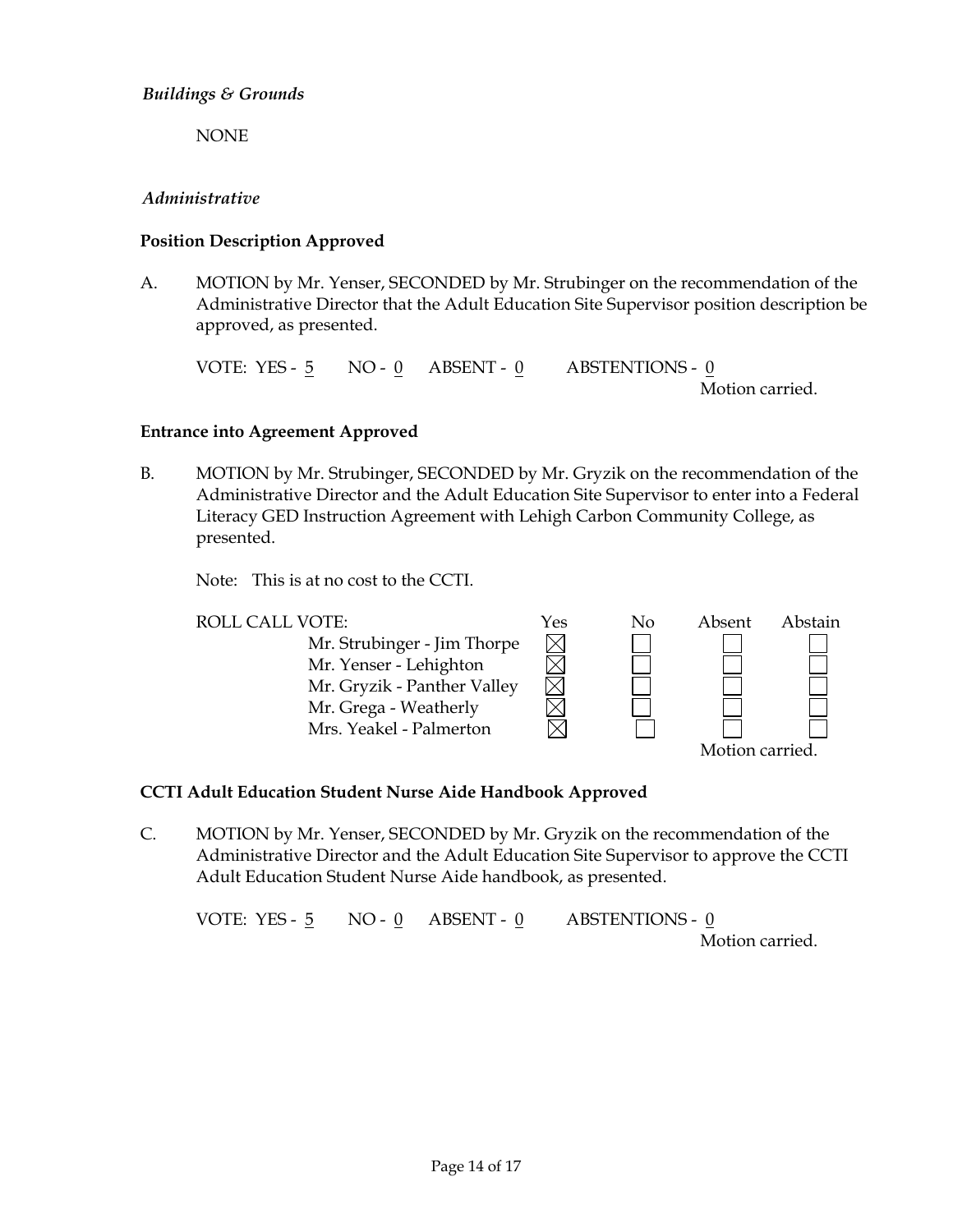#### **Conference Attendance Approved**

D. MOTION by Mr. Strubinger, SECONDED by Mr. Gryzik on the recommendation of the Administrative Director, that Nate Rinda, Director of Technology attend the Pennsylvania Educational Technology Expo & Conference (PETE & C) February 13-15, 2017 at the Hershey Lodge & Convention Center, Hershey, PA at a cost of \$628.70 to cover the expense of registration, lodging, and mileage.





#### **Tentative Agreement Approval Failed**

- E. MOTION by Mr. Strubinger, SECONDED by Mr. Yenser at the request of the CCTI EA that the JOC approve a document termed Tentative Agreement as presented.
	- Note: This document was previously termed a "CCTIEA approved proposal" and was not approved.



#### **Position Description Approved**

F. MOTION by Mr. Strubinger, SECONDED by Mr. Gryzik on the recommendation of the Administrative Director and the Director of Technology that the Assistant to the Director of Technology position description be approved, as presented.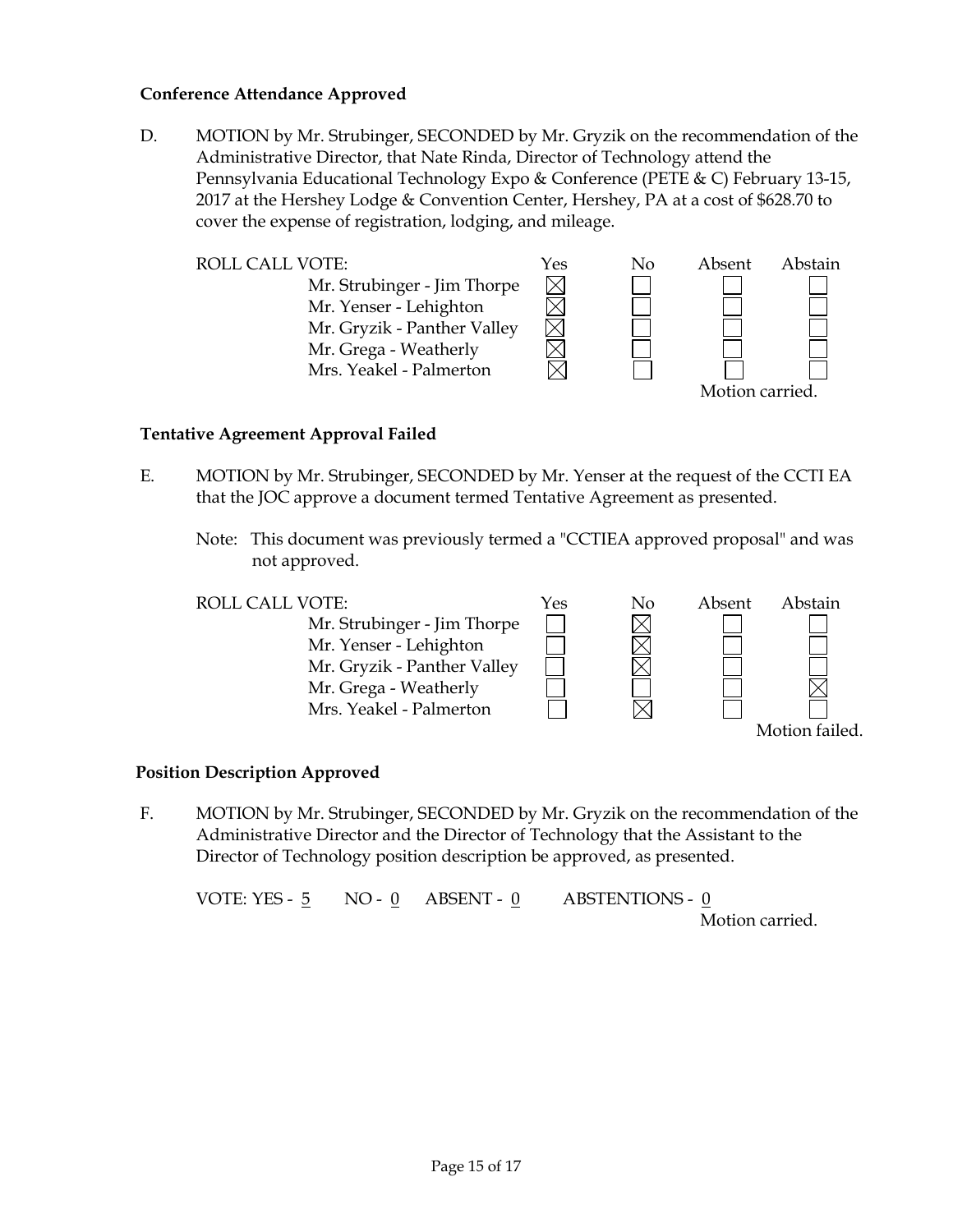#### **Workshop Attendance Approved**

G. MOTION by Mr. Gryzik, SECONDED by Mr. Strubinger on the recommendation of the Administrative Director that A.J. (Anthony) Burke, Culinary Arts Instructor attend the USDA Team Up for School Nutrition Success workshop, Friday November 18, 2016 at the Harrisburg Hershey Sheraton Hotel at a cost of \$413.00 to cover the expense of lodging, meals, and transportation.





**Reports**

#### **Foundation Report Accepted**

A. MOTION by Mr. Yenser SECONDED by Mr. Strubinger to accept the Carbon Career & Technical Institute Foundation Report, as presented.

Note: The balance in this account stands at \$2,610.92.

VOTE: YES -  $5$  NO -  $0$  ABSENT -  $0$  ABSTENTIONS -  $0$ 

Motion carried.

#### **Administrative Reports**

A. MOTION by Mr. Gryzik, SECONDED by Mr. Yenser to accept Administrative Reports from the following:

a. Mr. Brent Borzak, Principal

VOTE: YES -  $\frac{5}{9}$  NO -  $\frac{0}{9}$  ABSENT -  $\frac{0}{9}$  ABSTENTIONS -  $\frac{0}{9}$ Motion carried.

#### **Old Business**

NONE